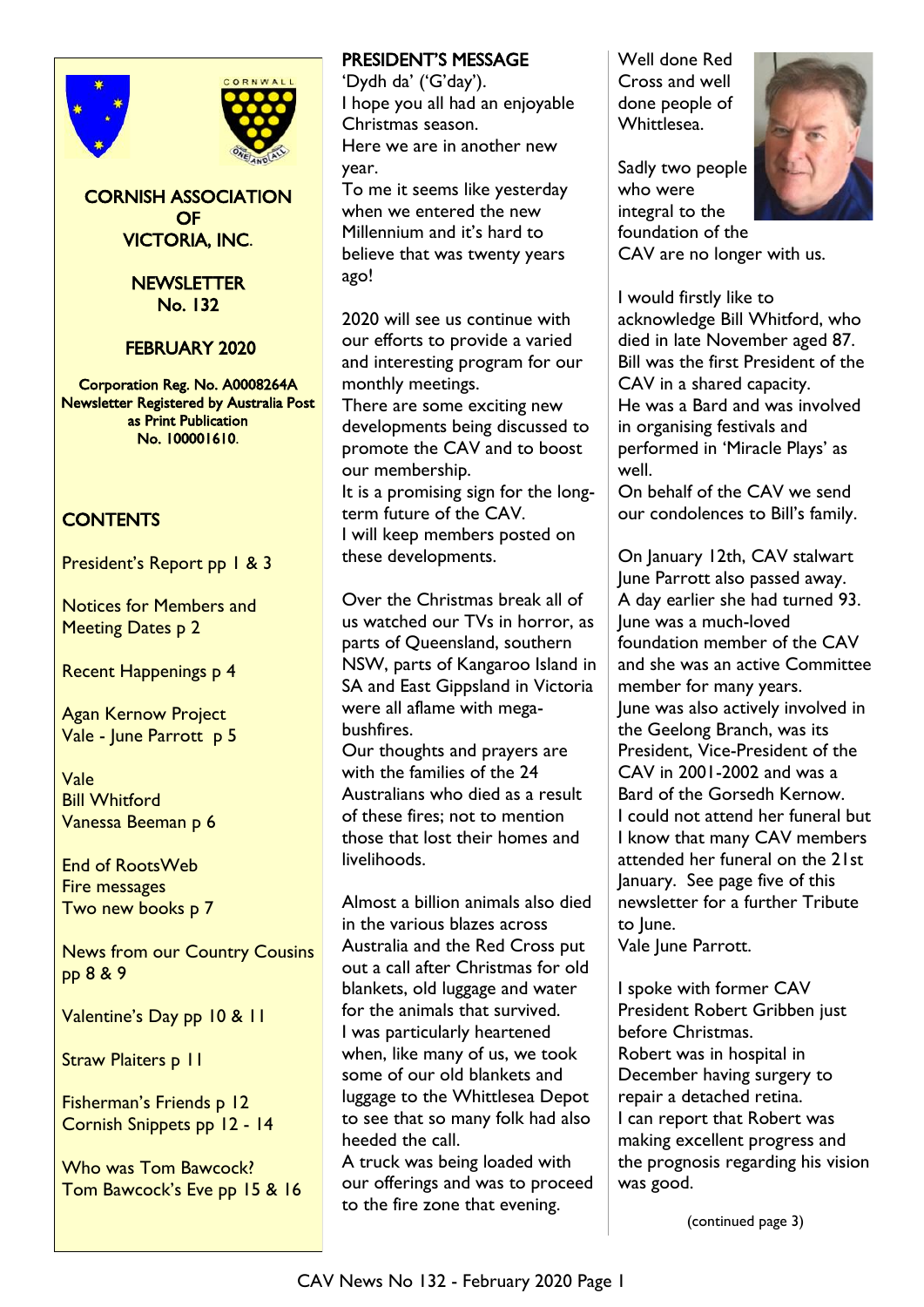#### CORNISH ASSOCIATION OF VICTORIA INC.

#### OFFICE-BEARERS:

President: Ken Peak Ph: 0400 309 469 [pkicons29@bigpond.com](mailto:pkicons29@bigpond.com)

Past President: Neil Thomas Ph: 03 5278 3250 [neilt3@gmail.com](mailto:neilt3@gmail.com)

Secretary: June Whiffin Ph: 03 9877 2968 [jwhiffin@bigpond.com](mailto:jwhiffin@bigpond.com)

Treasurer: Rod Phillips Ph: 03 9807 1950 [rodphil@optusnet.com.au](mailto:rodphil@optusnet.com.au)

Pastoral Care/Welfare: Evelyn Jones Ph: 03 9725 0286 [ejo65074@bigpond.net.au](mailto:ejo65074@bigpond.net.au)

Ballarat Branch (Adm. Sec.): Lorice Jenkin Ph: 03 5332 2920 [lajenkin@bigpond.com](mailto:lajenkin@bigpond.com)

Geelong Branch (Adm. Sec.): Ruth Taylor Ph:03 5241 4617 [drltaylor@bigpond.com](mailto:drltaylor@bigpond.com)

### CORRESPONDENCE:

The Secretary 19 Monash Grove Blackburn South 3130

#### SUBSCRIPTIONS:

The Treasurer 5 Virginia Street Mount Waverley 3149

### NEWSLETTER EDITOR:

Robyn Coates Ph: 03 9478 6135/0419 551 320 [robyncoates@hotmail.com](mailto:robyncoates@hotmail.com)

### Fees:

Membership:

Single: \$40.00 Family: \$60.00 Life Single: \$400.00 Life Family: \$600.00

# CAV NEWSLETTER

The CAV Newsletter is published in February, May, August & November and distributed via email and in some cases by mail. For distribution contact The Secretary.

Deadline for contributions for the next issue: Saturday 18th April 2020

Submissions are welcome at any time but must be received by the deadline date.

Please use plain text font size 12, without formatting. Photos and tables should be included separately - not as part of a document. Acknowledgment of source is required.

The email address for the CAV Newsletter - please note change of address:

[robyncoates@hotmail.com](mailto:robyncoates@hotmail.com)

Please mark - Article for CAV Newsletter.



### Saturday 15th February

The Welsh on Victoria's Central Goldfields with Peter Griffiths

#### Thursday 5th - Monday 9th March

St Piran's Festival in Ballarat - if you need a Registration please contact Robyn Coates.

Closing date for Registration is 21st February.

### Saturday 21st March

Sir Edward Nicholls - you can take the boy out of Cornwall with Jill Beard

### Saturday 18th April

The Kokoda Track - Courage, Sacrifice, Mateship and Strength with Helen Dwyer

# Saturday 16th May

The Blewetts of Penzance, Builders, and their disastrous encounter with 'Marvellous Melbourne' (1850s to 1890s) - Filling in the Gaps with Helen Morgan

Saturday 20th June TBC with Neil Thomas

| <b>ROSTERS</b> | Door                   | Afternoon Tea                             |  |
|----------------|------------------------|-------------------------------------------|--|
| February       | <b>Brian Tresidder</b> | <b>Felicity Sigmount</b>                  |  |
| March          | <b>Brian Tresidder</b> | Marjorie Barrett<br>Helen Law             |  |
| April          | <b>Brian Tresidder</b> | <b>Penny McGuire-White</b><br>Max Procter |  |
| . .            |                        |                                           |  |

If attending afternoon meetings, please bring a plate to share for afternoon tea.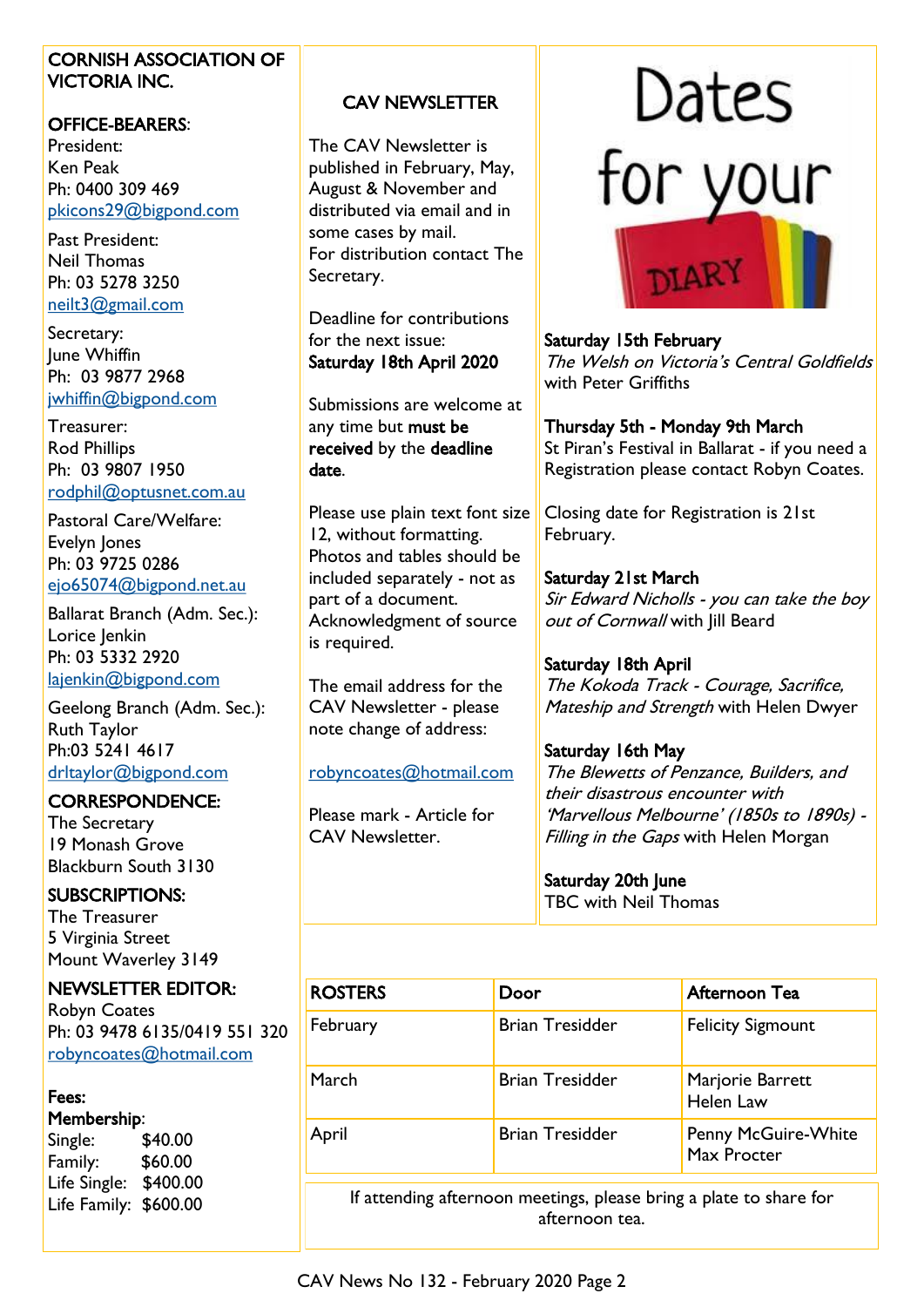He was in fine form and I wished him well on behalf of everyone at the CAV.

Since our last Newsletter, I can report that in October Dr. Fay Woodhouse talked to us about: 'Separation, Gold and Prosperity - Victoria after the Gold Rush – 1851-1858'.

Fay is an Honorary Research Fellow in the School of History and Philosophical Studies at the University of Melbourne. It was a very interesting and wide -ranging talk.

In November, I know we enjoyed the 'pub quiz' together with a series of 'playlets' associated with the Cornish Language put on by our Language Group. I know people enjoyed the afternoon getting to know our language a bit better and engaging in a lot of light-hearted fun. Well done to Stephen Morey, Janet Woolhouse, Peter Trevorah, Marjorie Barratt and the rest of the Language Group.

I attended the Annual Geelong Branch Christmas Dinner on 20th November, which was well organised and a great night as usual.

The speaker/singer was Marie Goldsworthy who managed to sing a song in Cornish. Marie is also keen to learn Cornish.

Our December meeting was well attended with a luncheon enjoyed by all in attendance. I was particularly pleased as we welcomed back Tren and Betty Harvey.

I had met them in November at my mother's ophthalmologist clinic in Epping.

I was wearing a Cornwall shirt and we struck up a conversation. I invited them to our Christmas lunch and I was so glad to see them there.

We managed to sing three Carols in Cornish and we all had a great afternoon.

On 23rd December (Tom Bawcock's Eve), a number of us attended the 'Beer and Carols' evening put on by Marcus Curnow, pastor of the Newmarket Faith Community of Essendon Baptist Community Church.

It was a great evening in support of local community organisations that sustain the 'Flemington People's Pantry'.

This organisation provides support for more than 90 families in need and is a very worthy and wonderful cause. Marcus and Samara helped our group to sing the 'Tom Bawcock' song. Marcus had even made a 'starry gazy pie'!

Thanks to Ted and Beryl Curnow, Neil and Marilyn Thomas for helping me with the singing. The song went over well.

(As an aside congratulations to Ted and Beryl who recently celebrated their Golden Wedding)

On Saturday 15th February 2020 we look forward to hearing Peter Griffiths talk on: 'The Welsh on Victoria's Central Goldfields'.

Throughout the year we hope to hear from a number of CAV members tell their stories. At our last meeting, I remember asking those present who had been to Cornwall or who had an ancestor come out to Australia from Cornwall.

Of course most folk put their hands up. For every hand there is a story lurking. The stories don't have to be long and they don't have to have a PowerPoint presentation and/or photographs.

I remember one of the best talks I have ever heard about Cornwall was at the AGM in July 2019 when we heard from Penny McGuire-White.

Penny spoke about her memories as a young girl of Penzance during World War 2.

It was a poignant talk, as she took us back to a wartime tour of the streets and familiar parts of Penzance that many of us know and love.

I was literally taken back in time and could picture these places and how they might have looked so long ago now.

Penny has sent me her notes from that talk. So I am announcing the 'Agan Kernow Project' (Our Cornwall). I want as many members as possible to put together their

stories and send them to me for editing.

I think it would be great to publish a booklet of these short stories about our ancestors or stories about our time spent in Cornwall.

I think it would be a great read. See page five of this Newsletter for details.

Don't forget the St Piran's Day Festival 5th- 8th March in Ballarat beginning with a flag-raising ceremony outside the Town Hall to commemorate St Piran's Day as well as the Bardic Ceremony on the Saturday. Loads more activities for all the family.

I hope to see as many CAV members as we can attending our functions and joining in the special bond we all have in our Cornish heritage.

'Oll an gwella' (All the best)

Ken Peak

CAV News No 132 - February 2020 Page 3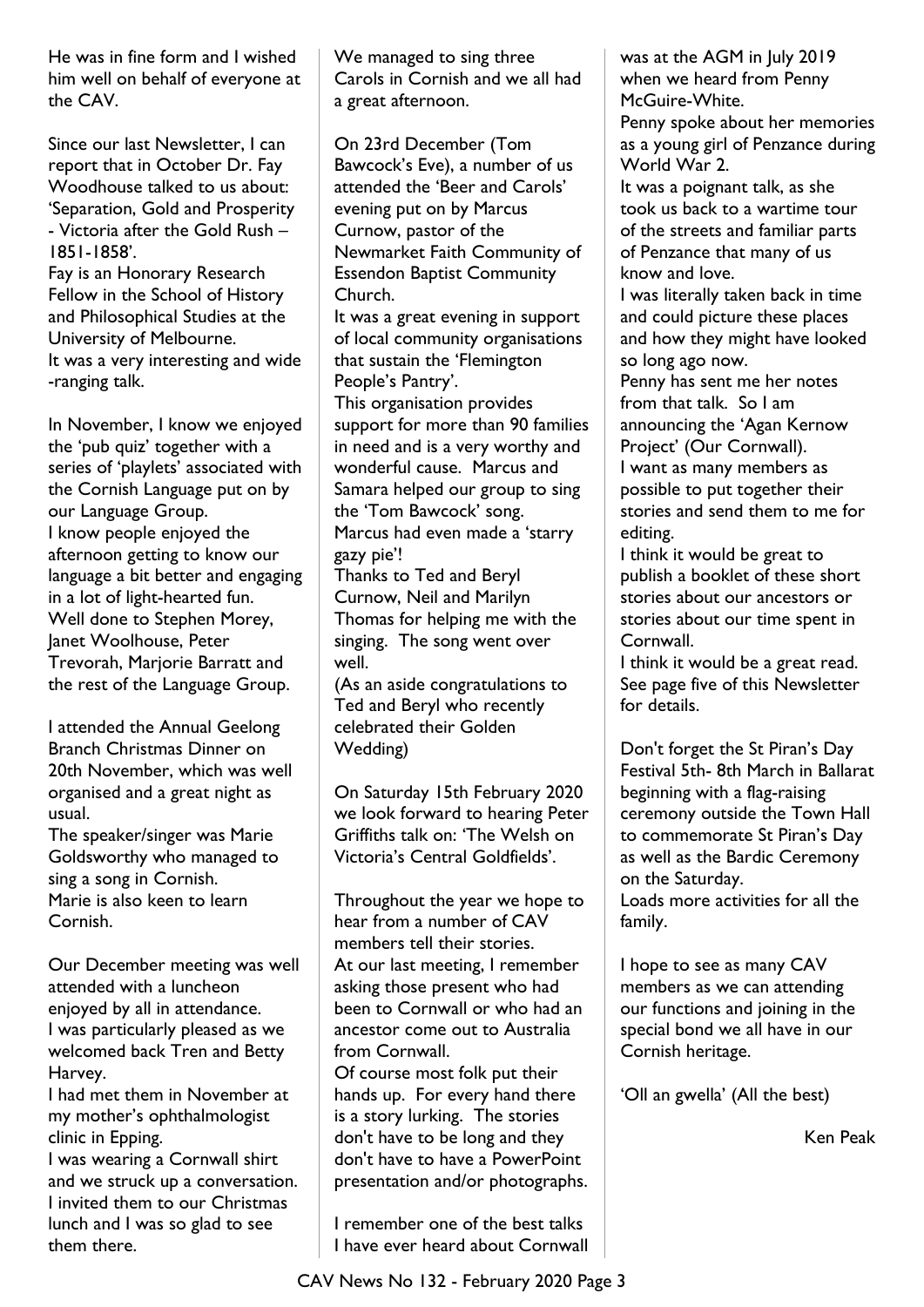# **RECENT HAPPENINGS**

A most enjoyable lunch took place in December for our final meeting of the year.

With a mixture of Carols and Quizzes plus a scrumptious two course lunch, it was a fun afternoon.

A Complimentary Life Membership was presented to Gwen Phillips who celebrated her 90th Birthday in January and a Certificate of Appreciation to Max Procter was also presented.

Both seen below looking elegant in their Christmas bon-bon hats













![](_page_3_Picture_11.jpeg)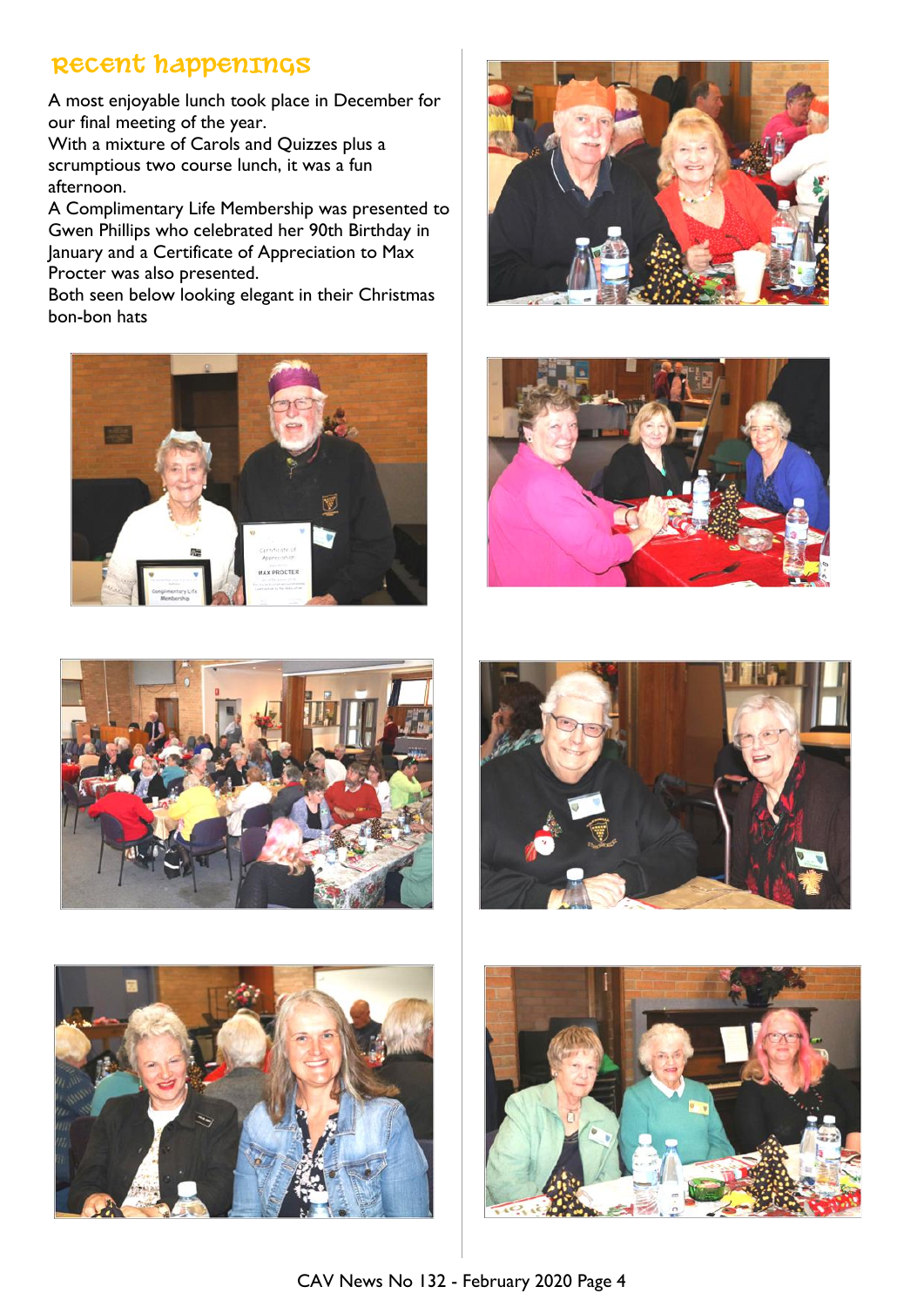#### The 'Agan Kernow Project' (Our Cornwall)

How many of you have a story about Cornwall? All of you do, I know.

Penny McGuire-White recently spoke about her memories as a young girl of Penzance during World War 2.

It was a poignant talk, as she took us back to a wartime tour of the streets and familiar parts of Penzance that many of us know and love. Penny kindly sent Ken her notes, which will be written up as part of the 'Agan Kernow Project'. He has two other contributions as well.

Stories can be short, they can be funny but best of all they should be told from the heart.

We all have funny stories or perhaps not so funny stories from holidays in Cornwall.

Then there are the vignettes of our ancestors coming out from Cornwall to Australia.

Everyone has a story of our ancestors and what they did. Even if you don't think it's interesting I am sure that there will be many who will be fascinated by our stories.

These stories should not be lost; they should be written down on behalf of the 'Cousin Jacks and Jennys' who literally helped forge our nation.

We want as many members as possible to put together their stories and send them to Ken Peak for editing. We think it would be great to publish a booklet of

these short stories about our ancestors or stories about our time spent in Cornwall. We think it would be a great read.

From time to time we will also get members to

share their stories with us on a Saturday.

It will be fantastic and it's something everyone can be involved in.

Send you stories marked with 'Agan Kernow Project' to:

Ken Peak **President** Cornish Association of Victoria 15 Shorthorn Crescent, DOREEN 3754

Phone: 0400 309 469 Email: pkicons29@bigpond.com

#### VALE June Margaret Parrott

11th January 1927 - 12th January 2020

June was a member of the Cornish Association of Victoria from its beginning and held membership number 17.

She was an Honorary Life Member, was Vice President 2001- 2002 and served on the

committee for many years.

June acted in many Cornish Miracle Plays performed by members of the CAV.

She played a key role in the establishment of the Geelong Branch of the CAV and was its first Chairperson.

June had visited Cornwall fifteen times and had attended nine Gorsedh ceremonies in Cornwall, as well as Bardic Ceremonies in Victoria and during Kernewek Lowender in South Australia.

She had published several family histories including Elizabeth Anne Tremayne: her Higgans, Tremayne, Andrews and Parrott Families.

June was made a Bard in 1999 at Hayle and took the Bardic name Gorvyrghwyn an Garrek (Greatgranddaughter of Angarrack).

This was from her Great Grandmother, Elizabeth Ann Tremayne - born in Angarrack in 1832 - who lived to be 104 and whom June knew as a child.

She was able to trace family members in over thirty villages in Cornwall, back to at least the 15th Century.

She represented Cornwall on the organising committee of the National Celtic Festival during the years it was held in Geelong.

June had been the Convenor of the Cornwall Discussion Circle at the Genealogical Society of Victoria, meeting monthly for many years and in 2009 she was presented with The Medal for Service to that society.

She also received a certificate for 65 years' service to the Girls Guide Association.

In 1982 June appeared in the Who's Who of Australian Women.

She was the Australian Vice President of the onename PARROTT Society for nearly 30 years.

![](_page_4_Picture_34.jpeg)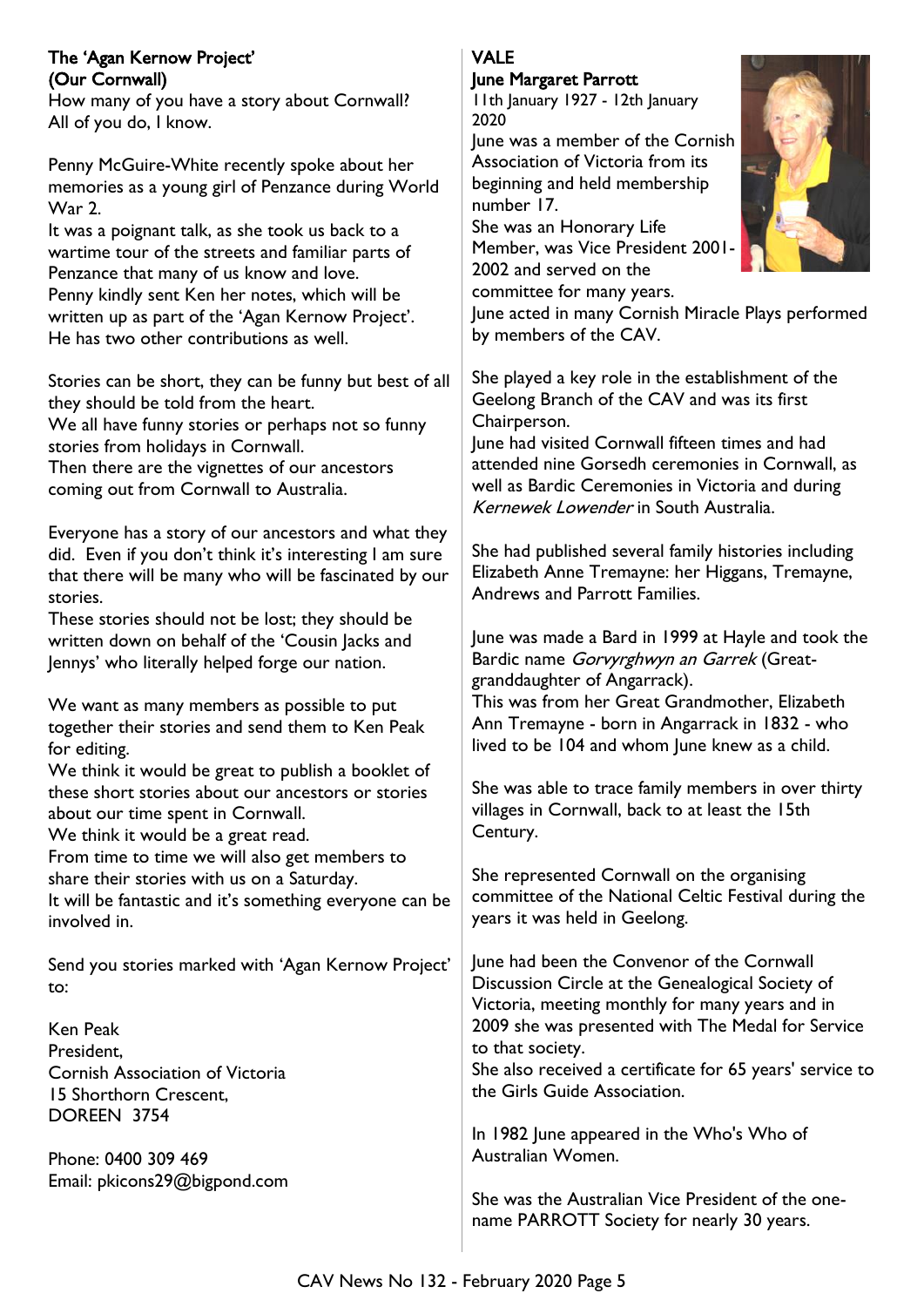Originally June studied to be a Primary School Teacher but with more extensive qualifications, June's teaching career was mainly spent in Teacher Education at Geelong State Collage and Deakin University School of Education.

She travelled widely and presented papers at Congresses of the International Society for Education through Art in Paris, Adelaide, Edmonton, Rio de Janiero, Brisbane and Hamburg.

Her other interests were growing Australian native plants, collecting art and genealogy.

We extend our sympathy to her family and friends.

# VALE Bill Whitford

25.08.1932 - 26.11.2019 William Henry Whitford was born in Melbourne and qualified as an industrial chemist before undertaking teacher training and later becoming a School Principal.

![](_page_5_Picture_6.jpeg)

He, with his wife Lois, was very involved in the establishment of the CAV and Bill was one of the early Presidents and also the Public Officer.

They were both involved in the organization of several Festivals and Miracle Plays.

Bill was made a Bard (Res Wyn - White Ford) at Roche Rock in 1991 for services to Cornwall.

He was involved in the organization of the first Bardic ceremonies to be held in Australia.

#### VALE Vanessa Eve Beeman - former Grand Bard

Vanessa Beeman visited Australia in 2007 with her husband Rob and many lifelong friendships were formed during that visit.

![](_page_5_Picture_13.jpeg)

They spent time in Victoria in Melbourne, Ballarat, Bendigo and Castlemaine before travelling to Kernewek Lowender in South Australia.

Gladys Grigg writes: They were truly interested in the real Australia and spent time travelling to South Australia from Melbourne camping along the Great Ocean Road.

They especially were interested in our bird life, particularly our blue wrens, and were stunned at the boldness of the kookaburras at Puffing Billy. Vanessa was so unaffected. I think that was her greatest charm.

Vanessa was not born in Cornwall, but in Nairobi, and she spent most of her childhood with her family in Tanzania.

Whenever they returned to the UK, they stayed with her paternal grandfather, Sidney Hocking, who was proudly Cornish and had Henry Jenner's A Handbook of the Cornish Language amongst his many books on Cornwall.

Later, she studied prehistory at Manchester and Liverpool, and for a Post Graduate Diploma in Education in Wales before teaching at a school in Truro, going on to a post with the Federal Department of Antiquities in Nigeria, and afterwards to teach at Ahmadu Bello University in Zaria.

In 1986, she and husband Robert returned to Cornwall to be near her parents, and she and her father joined Hilary Shaw's Cornish Class in Penryn. The language was a fascination from the beginning, and she and her father Dr Kaspar Hocking became Bards in the same year in 1993, at Bude Castle.

Vanessa served as the Gorsedh Competitions Secretary, Deputy Grand Bard 2003-2006 and Grand Bard 2006-2009.

We extend our sympathy to her husband Rob, her sister Shelagh, family members and friends.

![](_page_5_Picture_23.jpeg)

Seen with her dad and sister.

Photo courtesy of Libby and Tom Luke - who were related to Vanessa via their Bolitho line.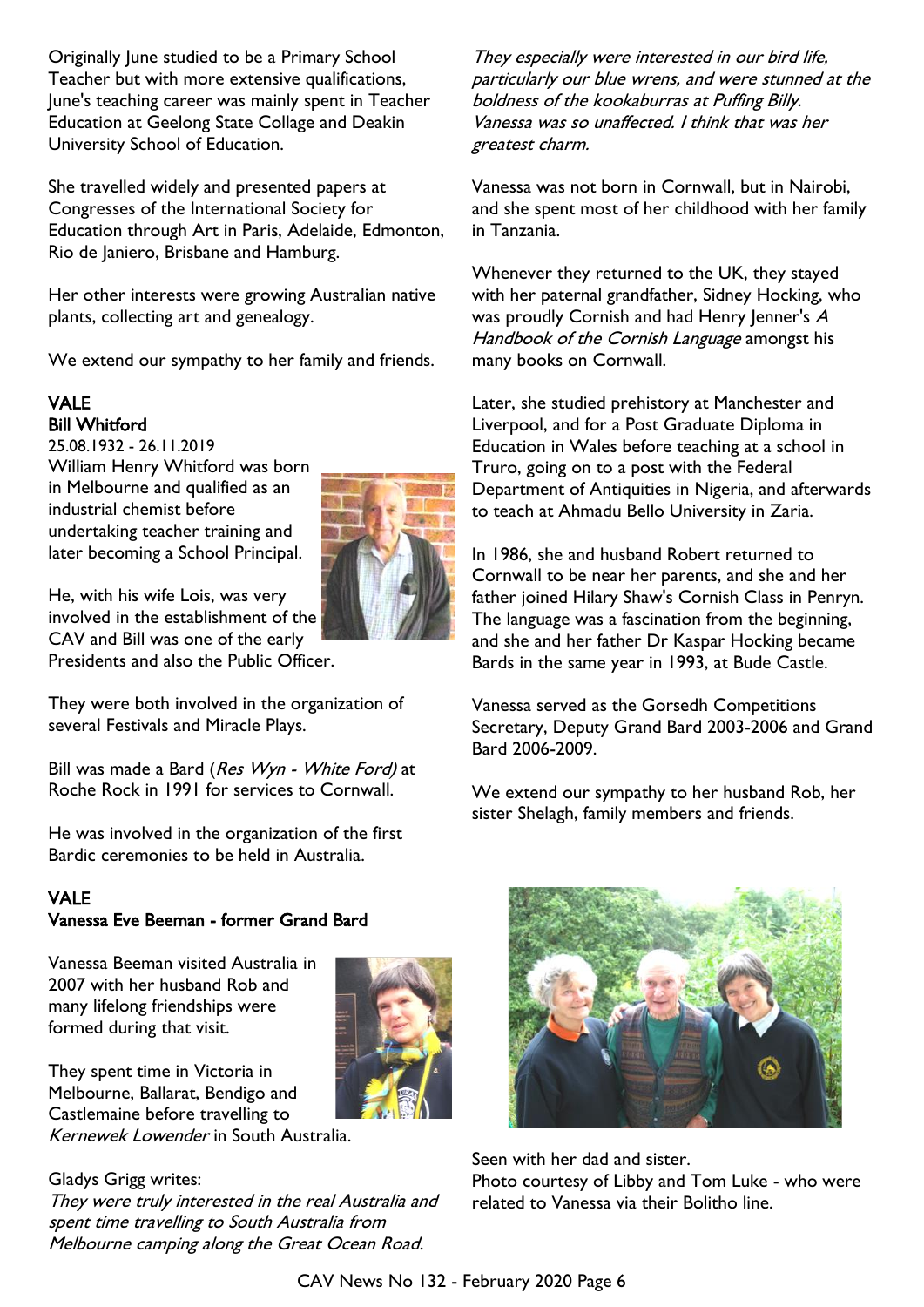# CHANGE OF EMAIL ADDRESS

Late last year our ISP had great problems with emails so I have changed my email address for all newsletter articles to [robyncoates@hotmail.com](mailto:robyncoates@hotmail.com) Could you please update your records?

# ROOTS WEB MAILING LISTS

For those of you who have used the Roots Web Mailing lists, it is sad that they are no longer going to function.

You like me have probably been reading that some groups are going to try to transfer to another platform which would be wonderful. and several groups have already established new groups. Keep checking with your group for updates. From Roots Web:

Beginning March 2nd, 2020 the Mailing Lists functionality on RootsWeb will be discontinued. Users will no longer be able to send outgoing emails or accept incoming emails.

Additionally, administration tools will no longer be available to list administrators and mailing lists will be put into an archival state.

Administrators may save the emails in their list prior to March 2nd.

After that, mailing list archives will remain available and searchable on RootsWeb.

As an alternative to RootsWeb Mailing Lists, Ancestry message boards are a great option to network with others in the genealogy community. Message boards are available for free with an Ancestry registered account.

Thank you for being part of the RootsWeb family and contributing to this community.

> Sincerely, The RootsWeb team

# TWO INTERESTING NEW BOOKS

Two new books of interest to researchers were launched recently.

![](_page_6_Picture_14.jpeg)

"Pay Dirt" edited by Dorothy Wickham and Clare Gervasoni to celebrate the 21st Anniversary of

Ballarat Heritage Services was launched at the Old Colonists Club, a wonderful old building, which is open during Ballarat Heritage weekend, the last weekend in May.

"Pay Dirt" is available through BHS Bookshop on line:-

https://www.ballaratheritage.com.au/bookshop/

It covers four major themes - Faces, Places, Spaces and Traces with contributions from distinguished authors and historians, including Clare Gervasoni,

Dr Val Noone, Dr Michael Taffe and Dr Dorothy Wickham.

In the chapter of "Mysterious Marks and Masons" I found some gems in relation to Cornwall. My second great grandfather, William Henry Lovell emigrated from Falmouth to Ballarat and was a mason and builder.

Whether one of the masons' marks carved into the wall of the Yarrowee creek was his I do not know but it is interesting to contemplate.

Further into this chapter is a photo of a painting in the church in St Just in Penwith, where my great grandfather, James Hicks Eddy, was baptised before he and his parents emigrated to Ballarat in 1853.

#### "Mining Mud & Medals" is a

project of the Victorian Interpretive Projects Inc, and compiled by Yvon Davis. This book seeks to

![](_page_6_Picture_26.jpeg)

**Mining Mud & Medals** 

highlight the role of the men who served in the Australian Army Tunnelling Corps during World War One, especially those from the Ballarat electorate.

Members of the Australian Mining Corps were commonly known as "tunnellers".

They worked continuously in wet and muddy conditions, under constant enemy threat in often narrow tunnels under No Man's Land.

There is a list of over 160 men from the Ballarat electorate who enlisted as tunnellers, however as origins of parents were not mentioned, I could not find any of Cornish descent.

> Di Christensen January 2020

# FIRE MESSAGES FROM OVERSEAS

We have been greatly encouraged by the number of Cornish friends who have phoned or emailed expressing their concern and sending us all their thoughts and prayers in the news of the devasting fires in Australia and keen to know if we are affected .

Seems Sky News have a steady stream of update news over there on the Aussie fire situation .

Bill Curnow, USA, Cornish Association of Victoria member sent this comment in his email this week. "Australia's ongoing bush fires and the resulting loss of lives and property are simply horrendous. Prayers go out to all who are impacted, particularly the fire fighters on the front line."

Beryl and Ted Curnow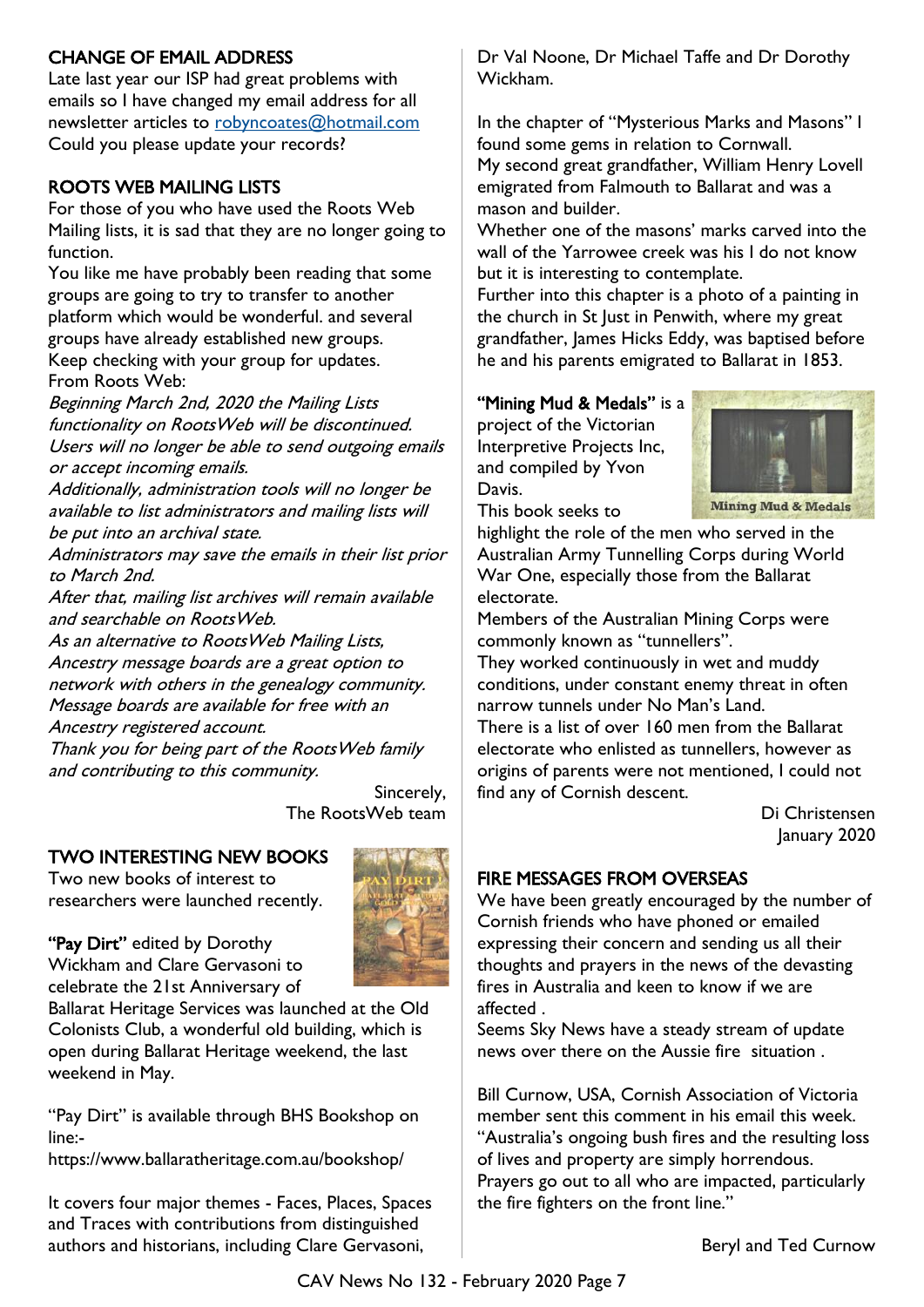# **NEWS FROM OUR COUNTRY COUSINS**

#### BALLARAT

A very enjoyable luncheon was held at The Barkly corner of Main Road and Barkly Street on Saturday 7th December.

Keith Lanyon, our Chairperson extended a warm welcome to everyone with best wishes for the Christmas season.

Visitors from Melbourne and Geelong joined us for a most pleasant meal and afternoon with lots of chatter and renewing of friendships.

At the conclusion, Jenny Burrell presented a posy of flowers to Robyn Coates in appreciation of her work on the Newsletter.

![](_page_7_Picture_6.jpeg)

![](_page_7_Picture_7.jpeg)

![](_page_7_Picture_8.jpeg)

![](_page_7_Picture_9.jpeg)

![](_page_7_Picture_10.jpeg)

#### St Piran's Festival

The Ballarat Committee has been busy organizing its St Piran's Festival 5th-8th March, during the Ballarat Begonia Festival.

The activities begin on Thursday 5th (St Piran's Day) with the raising of the St Piran's Flag in Victoria Square, in front of the Ballarat Town Hall. A Cornish Pasty lunch follows at Skipton Street Uniting Church Hall with afternoon activities.

A coach tour of Creswick has been organized for Friday with an optional visit to the Woollen Mills.

The South Gardens on Wendouree Parade, near the Tramway Museum, will be the venue for the 34th Assembly of the Bards of Gorsedh Kernow in Australia in the afternoon of Saturday 7th March. (For those who have never been to a Bardic Ceremony, here is your opportunity - only a short distance from Melbourne or Geelong.)

A Dinner will be held at The Barkly, corner of Main Road and Barkly Street, in the evening.

A Service of Worship, led by Rev. Ted Curnow, will be held at Skipton Street Uniting Church on Sunday morning, followed by a light lunch and then a walking/driving tour of the Mt Pleasant district of Ballarat.

In the evening, we will gather for an informal meal at the Ballarat Leagues' Club, corner of Mair and Humffray Streets, where we will say our goodbyes.

Registration closes on 21st February 2020.

It would be wonderful if many of our members could join in for all or part of the activities.

For more information please contact Robyn Coates on 0419 551 320 or [robyncoates@hotmail.com](mailto:robyncoates@hotmail.com)

### BENDIGO INTEREST GROUP

In October, Rob and Leanne Lloyd attended the Eaglehawk Fire Brigade Presentation night to once again present the Cornish Association Encouragement Award.

It was the 28th year of this award and it is presented to a young Brigade member who has shown leadership and

commitment to the Brigade in all areas.

The 2019 recipient was Matthew Heard and it was with great pleasure that Rob and I were able to be at the Dinner to once again hand over this award.

![](_page_7_Picture_27.jpeg)

Leanne Lloyd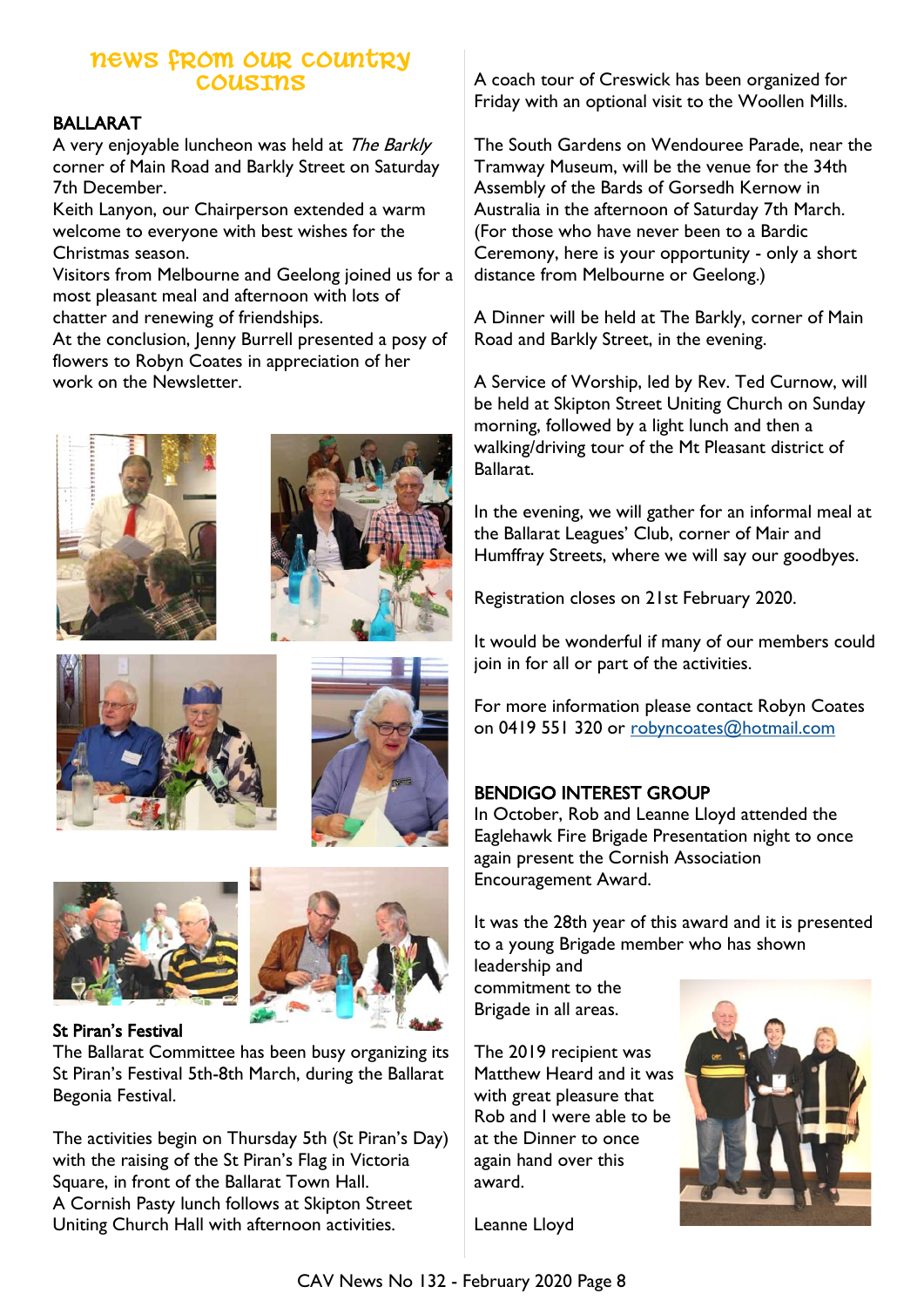#### GEELONG DINNER

During November, our branch hosted our annual dinner. Guests were welcomed from Melbourne and Ballarat.

Following an enthusiastic singing of Trelawny, CAV president, Ken Peak delivered a Grace in Cornish and English and spoke of his family's Christmas traditions.

Vice President of the CAV, Brian Rollason proposed a Toast to the Cornish.

Brian spoke of the ramifications for Cornwall and the Brexit deal, pointing out that Cornwall has little industry and is relatively poor and has been well served by being in the European Union.

Peter Mundy, a Geelong member and a Bard of the Cornish Gorsedh responded to the toast. Peter had visited Cornwall and displayed photos from his trip. Recently Peter had located a lost relative and they enjoyed walks together around the coast at Mullion.

Peter has an ancestor who was the captain of the lifeboat at Mullion.

The Guest Speaker for the evening was Marie Goldsworthy, a past secretary of the Geelong Branch.

Marie was armed with a guitar and a recorder. Among musical items Marie spoke of her Cornish ancestors, names included Martin, Hocking, Angove and Goldsworthy.

Some of her ancestral families split up with some going to the US, Australia and Mexico.

One couple married at the Primitive Methodist Church in Ballarat which was a tent at the time. Marie even had the audience attempting to whistle in one of her songs.

An enjoyable evening was had by all in attendance.

Our regular meetings are held at the Uniting Church, Ormond Road, East Geelong at 1.30pm. on the third Wednesday of the odd months.

> Neil Thomas. Chairman Geelong Branch of the CAV.

Some photos from the evening courtesy of Arthur **Coates** 

![](_page_8_Picture_15.jpeg)

![](_page_8_Picture_16.jpeg)

![](_page_8_Picture_17.jpeg)

![](_page_8_Picture_18.jpeg)

![](_page_8_Picture_19.jpeg)

![](_page_8_Picture_20.jpeg)

![](_page_8_Picture_21.jpeg)

![](_page_8_Picture_22.jpeg)

![](_page_8_Picture_23.jpeg)

![](_page_8_Picture_24.jpeg)

![](_page_8_Picture_25.jpeg)

![](_page_8_Picture_26.jpeg)

![](_page_8_Picture_27.jpeg)

![](_page_8_Picture_28.jpeg)

CAV News No 132 - February 2020 Page 9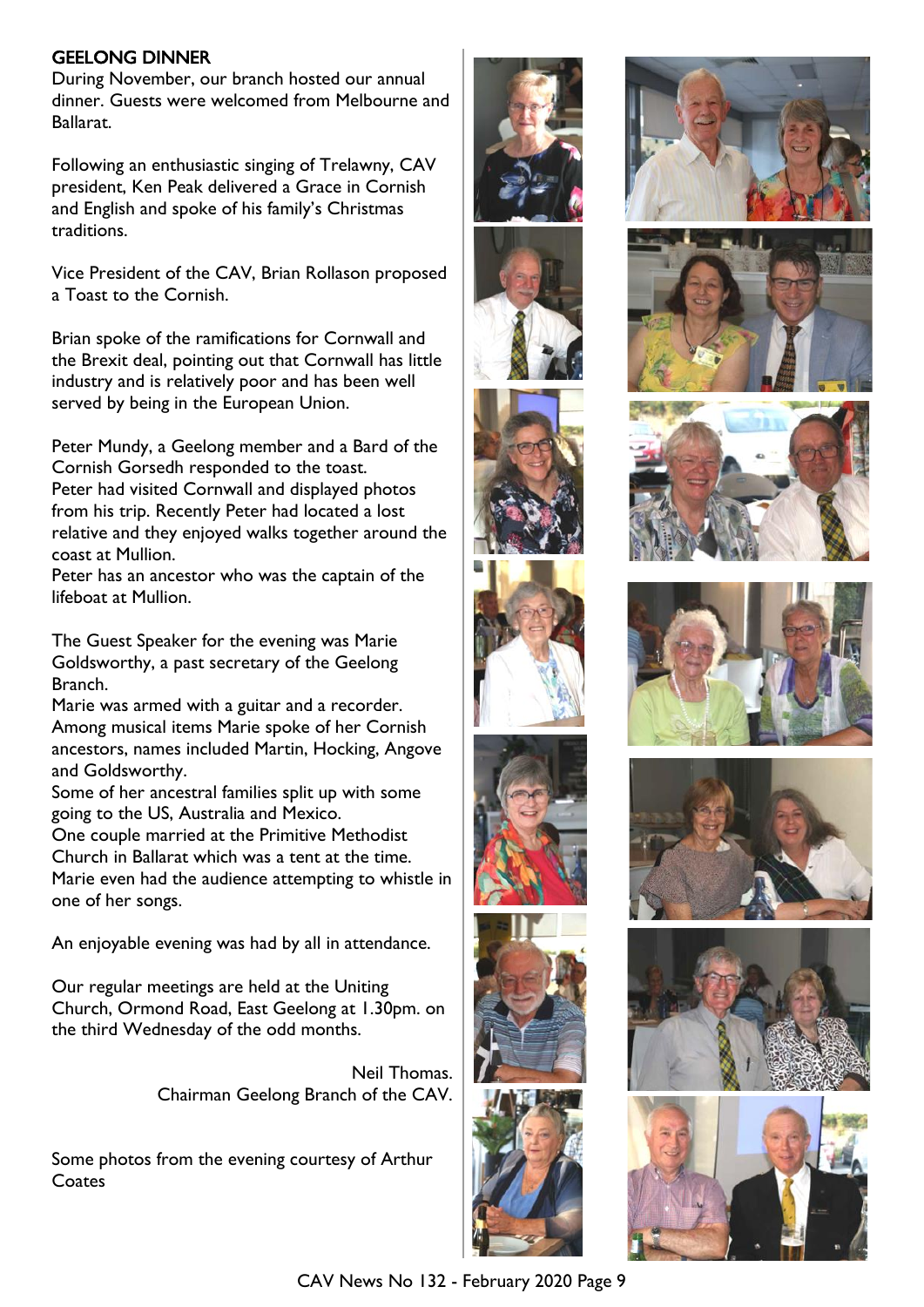# VALENTINE'S DAY - 14th February

![](_page_9_Picture_1.jpeg)

![](_page_9_Picture_2.jpeg)

Above is a Valentine's Day Card on display at the new Kresen Kernow in Redruth. Circa 1750.

There are eight messages on the interlocking hearts. Both the writer and the recipient are unknown.

1 So sure as the grapes are on the vine So sure you are my Valentine Travels by land or by the sea You are my Valentine to Easter Day.

> 2 My dear you may believe me I love you more than gold There's nothing in this world I shall From you my love infold

3 I wish you well and ever well I wish you joy and health As I could do as much for you As I would do myself.

> 4 Render your love unto me that's all I crave I 'll be content if nothing else I have Innumerable are the stars above And in my heart no star like you I have.

5 Eight hearts in one, you here behold, See how they touch each other's fold. See how their points do join and meet In love and unity so sweet.

> 6 As grapes grow on the vine By lot you came my Valentine But if you take it in disdain I pray return it back again.

7 For you my dear I have a great desire Your beauty I do much admire I love your beauty most excellent best For there I find whate'er is lost

> 8 Valentine, Valentine take nothing amiss It was your Valentine sent you this But if you don't your Valentine chose Pray burn these papers, me excuse.

![](_page_9_Picture_13.jpeg)

Below is a story once given to me about St Valentine and Valentine's Day Cards and probably bears no truth - I know there are many myths and this is probably one!! Albeit a nice one. It was taken from a book, The Book of the Year by R Brasch.

The celebrations of this day go back thousands of years to ancient Rome.

It was believed that birds started to mate on this day and that, therefore, it would be only natural for humans to pair off as well.

The fourteenth of February became the lovers' festival. Girls wrote their names on slips of paper. These they placed into a large drum, from which the young men drew their 'lot' .

There were no blanks.

The girls thus 'allotted' became the ticket holder's sweetheart until the next draw.

The Roman Emperor Claudius believed that husbands did not make good soldiers. Anxious to get back to their wives, they easily neglected their martial duties. For this reason he decided to abolish the institution

of marriage and, with utmost rigour, tried to enforce his policy.

Valentine, who was a Roman bishop at the time, felt that the edict contradicted the will of God and was against human nature.

He therefore continued - though now secretly - to marry young lovers.

But he could not do so for long. His clandestine solemnisations were discovered.

Arrested, he was thrown into prison, scourged and eventually beheaded in AD 269. It is supposed that he suffered martyrdom on 14th February.

Ever since, it was kept as St Valentine's Day and was considered, a date most appropriate for declarations of love.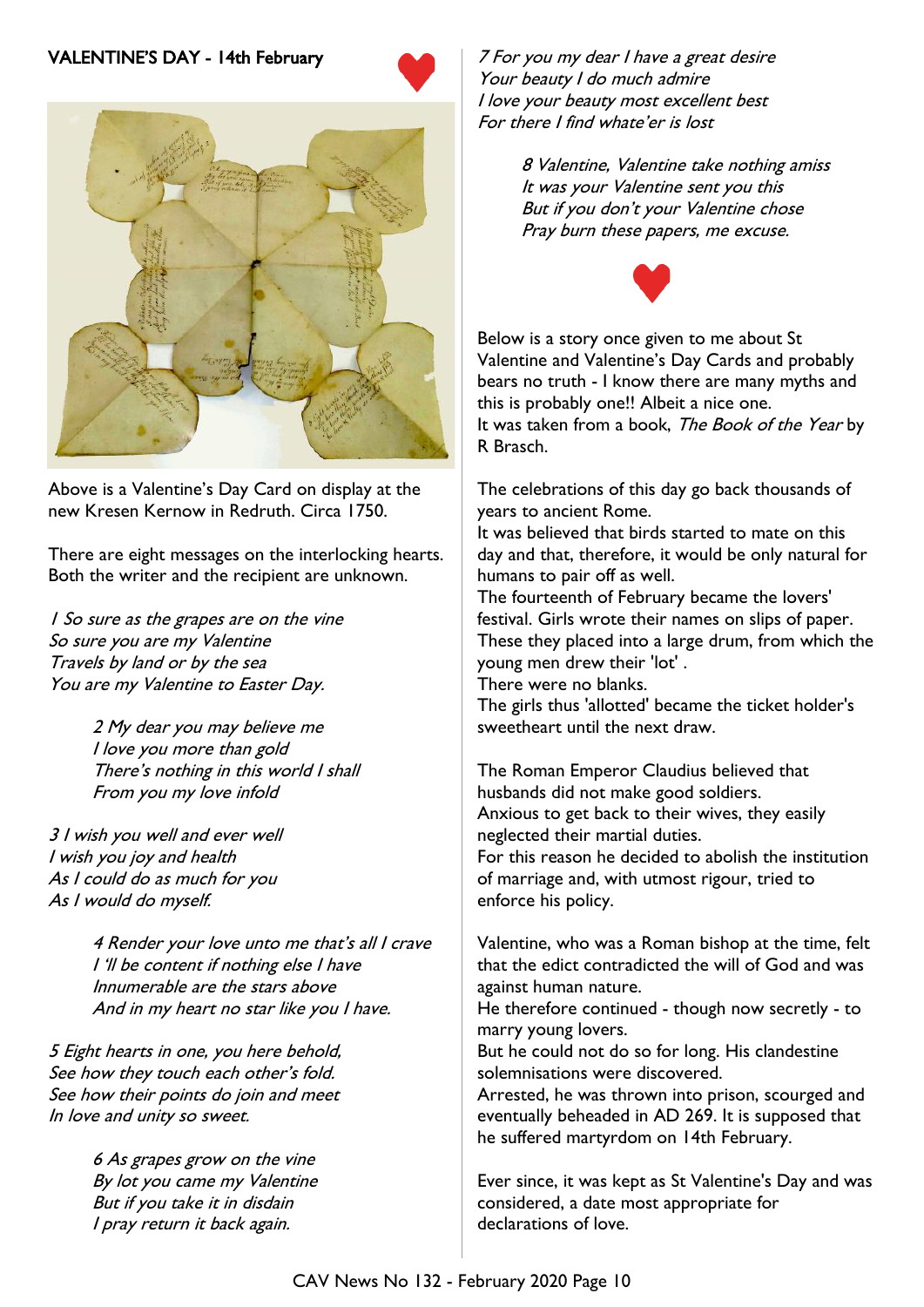Tradition tells that, while in prison, Valentine had fallen in love with the gaoler's daughter, whose blindness he had miraculously cured. In a letter he declared his passionate feelings towards her, signing it, 'From your Valentine'. And it was his signature that gave us the Valentine card!

People came to resent the practice of having their sweethearts chosen for them - by chance by drawing names from a barrel.

They felt that their own choice should take the place of luck.

On 14th February they thus began to send cards, sets of verses or even gifts to the ones they admired. They often did so anonymously, and it was left to the recipient to guess the author or donor.

Those unable to find their own words selected them from special handbooks, published for the purpose. Some of these, such as The Young Man's Valentine Writer, date back to 1797.

Eventually, the printed Valentine card came into existence. The introduction of cheap postal rates added greatly to their popularity, already assured by the intriguing mystery of the unnamed sender's identity.

![](_page_10_Picture_6.jpeg)

#### STRAW PLAITER

Through studying the occupations of family members on census returns, I have come across many women who were straw hat makers and one man who was a straw plaiter.

Visiting Trerice, a National Trust Property in Cornwall, there were some fine examples of straw plaiting. Those on display were quite coarse but had been used to make large floor coverings as seen in the pictures to the right.

The straw hat and bonnet industry had a history going back to the 17th Century but was immensely successful in the 19th century.

Its raw material was woven straw plait produced as a cottage industry by female workers and children (usually the families of agricultural labourers).

The straw was sorted and cleaned, stripped of leaves and ears.

The best stalks were the longest and straightest. The straw might be bleached or dyed, and graded by thickness using a straw-sorter.

It was then tied into bundles where it could be sold to the plaiters at the market or by a dealer, the middleman, travelling door to door.

The plaiters worked by holding a bundle under their arm and drawing out the straws one at a time to be moistened between their lips before being twisted into plait.

There is an old story that the local men preferred a 'lace gal' to a 'straw gal' because the constant drawing of the treated straw through the lips often caused small cuts, which hardened and thickened with time - making them not so sweet to kiss as those of a lace maker.

Even very young children could plait, and 'plait schools' acted as a kind of industrial crèche in villages where almost every woman was plaiting from morning to night.

The money they earned made a valuable contribution to a family's income.

There was a great variety of design in plaiting and the women would work to order, depending on what was fashionable and what hats were required.

The finished plait was pressed through a mill to make it pliable.

Once complete, it was made into bundles of lengths, to be sold back to the dealers, or sometimes to be sold at market by the women themselves.

Sourced from Female Occupations by Margaret **Ward** 

![](_page_10_Picture_23.jpeg)

![](_page_10_Picture_24.jpeg)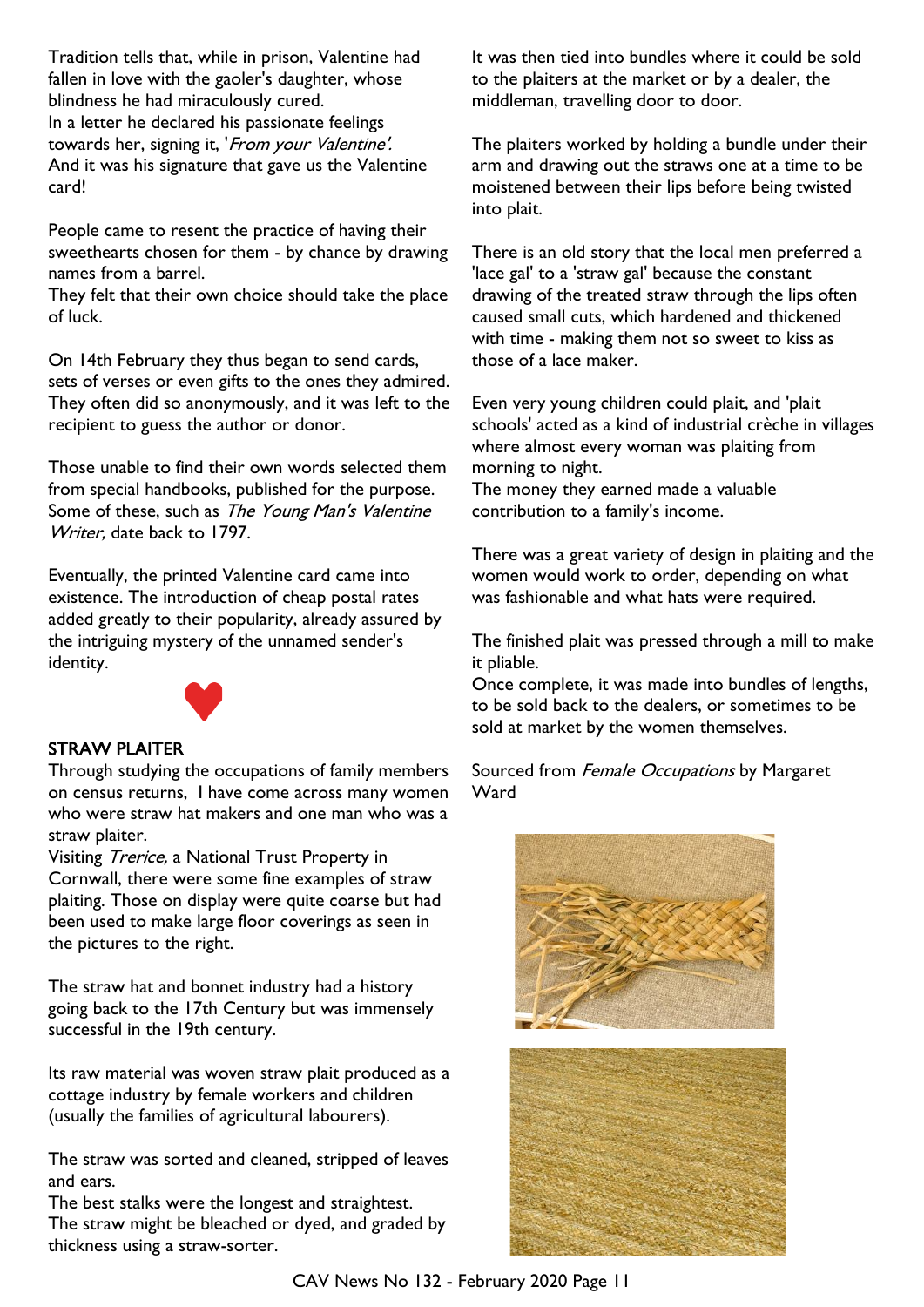Like a number of you Lyn and I went to see the film, 'Fisherman's Friends'. It was such a wonderful and emotionally uplifting movie! Like Melbourne's weather, I think I went through the gamut of emotions in the theatre.

![](_page_11_Picture_2.jpeg)

I laughed, I cried, as did the others in the audience.

Without giving too much away the funniest part was when they started singing 'Trelawney'!! Some in the audience didn't get why it was funny but

a few of us chuckled knowingly.

It warmed us to see Cornish culture proudly on display – as well as some dialect thrown in!

For Lyn and me it brought back memories of our visits to Port Isaac in 2012 and 2014.

In 2012 we stayed in a B&B in 'Rose Hill', a small street or footpath really, which appeared in the film. I guess when you have been there it's more meaningful.

We visited an Art Gallery and saw the 'Fisherman's Friends' CD for sale and we bought it.

It was a number of sea shanties sung a cappella style.

Every Friday evening the group of fishermen stand on the 'Platt' (Cornish for the flat area) next to the slipway in Port Isaac and sing for the village. In 2011 they landed a million pound deal with a record company.

One of the 'Fisherman's Friends', John Cleave, was in the Art Gallery behind the counter with his wife when we bought the CD. We saw his photo on the wall.

The shanties are so 'quirky' (our kids actually said they were horrible) that we still can't get them out of our heads.

We played the CD all the way round Cornwall and England. This was why we sang along during the film.

If you haven't seen the film we will play the DVD before a CAV meeting later in the year.

This was the best film I have seen for at least 5 years!

I was so proud to have some Cornish blood in my veins that morning!

Ken Peak

# FISHERMAN'S FRIENDS<br>Like a number of you Lyn and **First Electronic CORNISh tidBItS**

#### New Year's Honours recipients from Cornwall Harry Billinge

A 94-year-old D-Day veteran has dedicated his MBE to all his mates who never came home. Ever since returning from the battlefield, Harry Billinge has been raising funds for the British Normandy Memorial

# Andrew Robert Day

Andrew is a butcher from Portscatho on the Roseland and was awarded an MBE in recognition of his services in the village.

# Kim O'Keeffe

Kim is the director of nursing, midwifery and allied health professionals at the Royal Cornwall Hospital Trust (RCHT) - she was awarded a BEM in recognition of her services to nursing and the nomination particularly highlights the role she has played at RCHT.

# Helen Mary Shanahan

Helen Mary Shanahan, 60, from Falmouth, is being awarded a BEM for services to midwifery. As infant feeding coordinator with the Royal Cornwall Hospitals NHS Trust and a breastfeeding counsellor for the National Childbirth Trust, Mary has played a vital role in the early lives of many youngsters and their mums.

She is passionate about breastfeeding and ensuring new mothers receive the support they need both in hospital and in the community.

# Rachel Tonkin

Rachel aged 81 from Helston received a BEM for Services to the Royal National Lifeboat Institution (RNLI).

Rachel has not let age stop her good deeds and on her 80th birthday she served more than 180 people with tea and toast in a four-hour period at the Lizard Lifeboat Station's Big Breakfast.

# Grenville George Chappel

Grenville received a BEM for valuable services to the Falmouth Community, particularly with Penwerris Tenant and Residents Association, serving as chairman for 20 years, and the Beacon Community Regeneration Partnership. In 2016 he was elected Mayor of Falmouth - a position he held until 2019.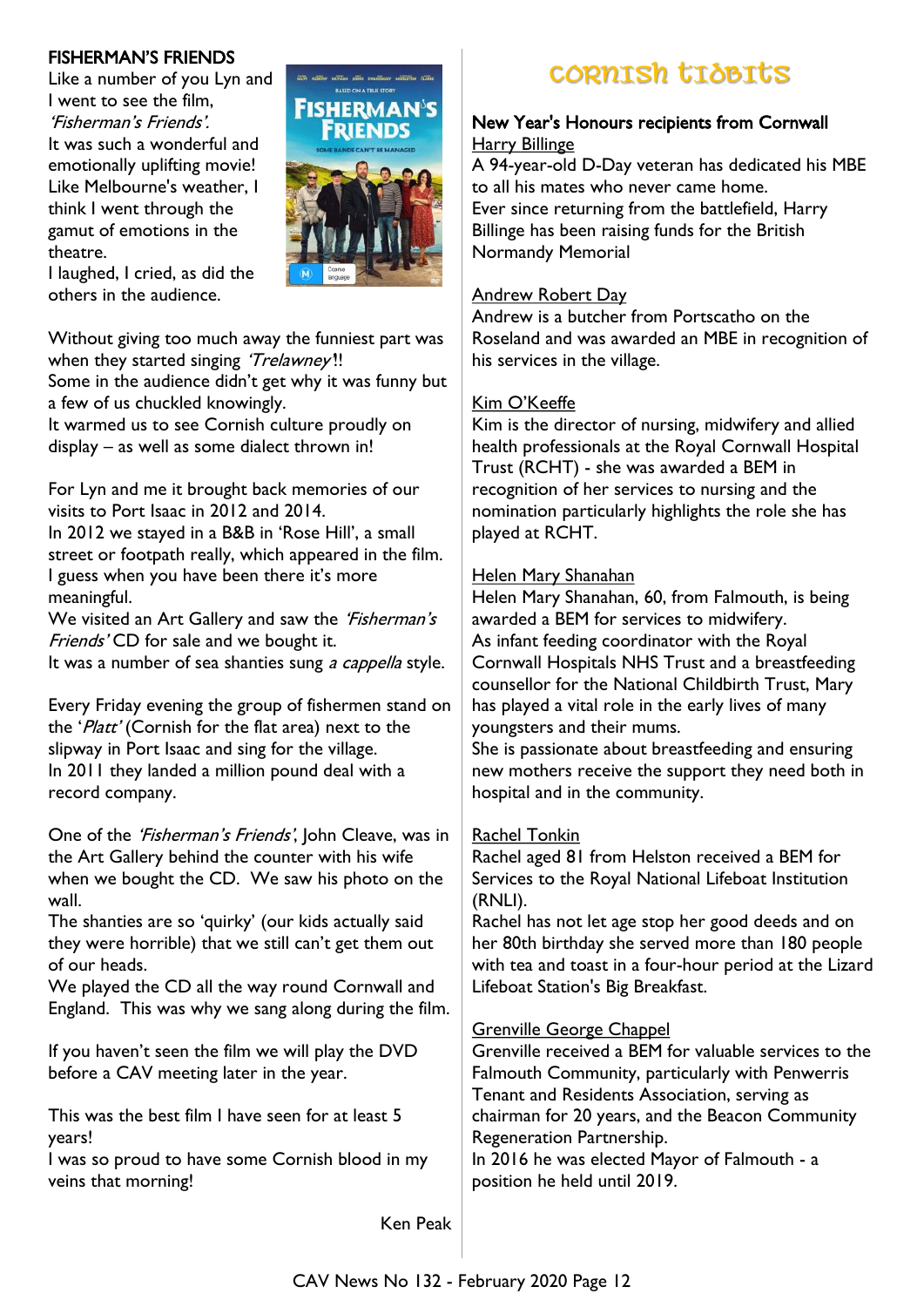#### James Staughton

The chief executive of St Austell Brewery, James Staughton is being appointed an OBE. James has played a pivotal role in the extraordinary growth of one of the South West's most successful independent, family-run businesses.

#### Paul Netherton

Paul Netherton has been the deputy chief constable of Devon and Cornwall Police since January 2017 and was awarded an OBE in recognition for his work as the national police lead for resilience, emergency planning, flooding and risk management.

![](_page_12_Picture_4.jpeg)

#### Underground Tunnels at Charlestown

Visitors to Charlestown can now explore the network of tunnels beneath the Shipwreck Centre. Charlestown was a vital port during Victorian Britain and, with the decline of St Austell's copper mines the clay and stone business became the historic port's main industry from 1906 onwards. On September 19th, 1907, the Royal Cornwall Gazette reported that a clay dry was to be erected where the Shipwreck Museum now stands, and that clay slurry would be piped from Carclaze to Charlestown where it would be transformed into a saleable product.

The building which now houses the Shipwreck Museum, the Lovering clay dry and the tunnels were constructed at the same time and those exploring the passageways will be able to imagine what it was like to work in the tunnels which remained operational until 1968.

Originally built to transport clay between the Lovering clay dry and the boats waiting in Charlestown Harbour, the tunnels had fallen out of use due to improvements in road and rail infrastructure as well as the demise of St Austell's China Clay industry.

#### Cornwall Royal Navy pilot in fire rescues

A Royal Navy helicopter pilot based in Cornwall has helped evacuate people trapped by the recent bush fires.

Lieutenant Commander Nick Grimmer, who is currently on exchange with the Royal Australian Navy, has been flying rescue missions for the last two months.

Lt Cdr Grimmer, 35, who is usually based at RNAS Culdrose, has been flying troop-carrying MRH90 helicopters with Australian Navy's 808 Squadron, which specialises in disaster relief operations and has been in constant action since November aiding

those whose lives have been threatened by the fires. Over the new year, Lt Cdr Grimmer's aircraft, five aircrew and 14 engineers were called to join the amphibious ship HMAS Choules.

#### Developments soon set to transform Cornwall Stadium for Cornwall

The Stadium for Cornwall is finally going ahead. The stadium, which will be built at Langarth on the outskirts of Truro, will be used as a home for the Cornish Pirates rugby union side and Truro City Football Club.

It will also provide training facilities for Truro and Penwith College and fitness facilities.

The multi-use stadium will also be used for other local teams in Cornwall. Stadium partners say that it could be completed by summer 2022.

#### Hall for Cornwall

The theatre in Truro, which closed on 2nd June 2018, is due to re-open with a new look in autumn 2020, sixteen weeks after the new-look auditorium was originally supposed to be unveiled. The Hall For Cornwall is being completely revamped to open up the auditorium with more seating, making it more in line with the Theatre Royal in Plymouth and other theatres in major cities as part of a £21.6m project.

There will be a 27% increase in capacity.

#### Cornwall's first six-star resort

The park, at Tredinnick is located between Wadebridge and Newquay. Work on the three-year £180 million project will get under way before the end of the year. The development will include a village with one of the world's largest treehouse hotels and a restaurant, year-round sports and leisure facilities and lakeside treehouses and villas.

The first phase will involve the construction of the hotel and restaurant, followed by the lakeside villas and a sub-tropical pool.

The entire resort is due to be complete in 2022, creating 997 permanent jobs.

#### New hospital

A new women and children's unit will be built at Royal Cornwall Hospital, Treliske. The £100 million investment will see the construction of a new building between the existing Tower Block and Trelawny Wing. This will house women's and children's services

including maternity, neonatal care and gynaecology.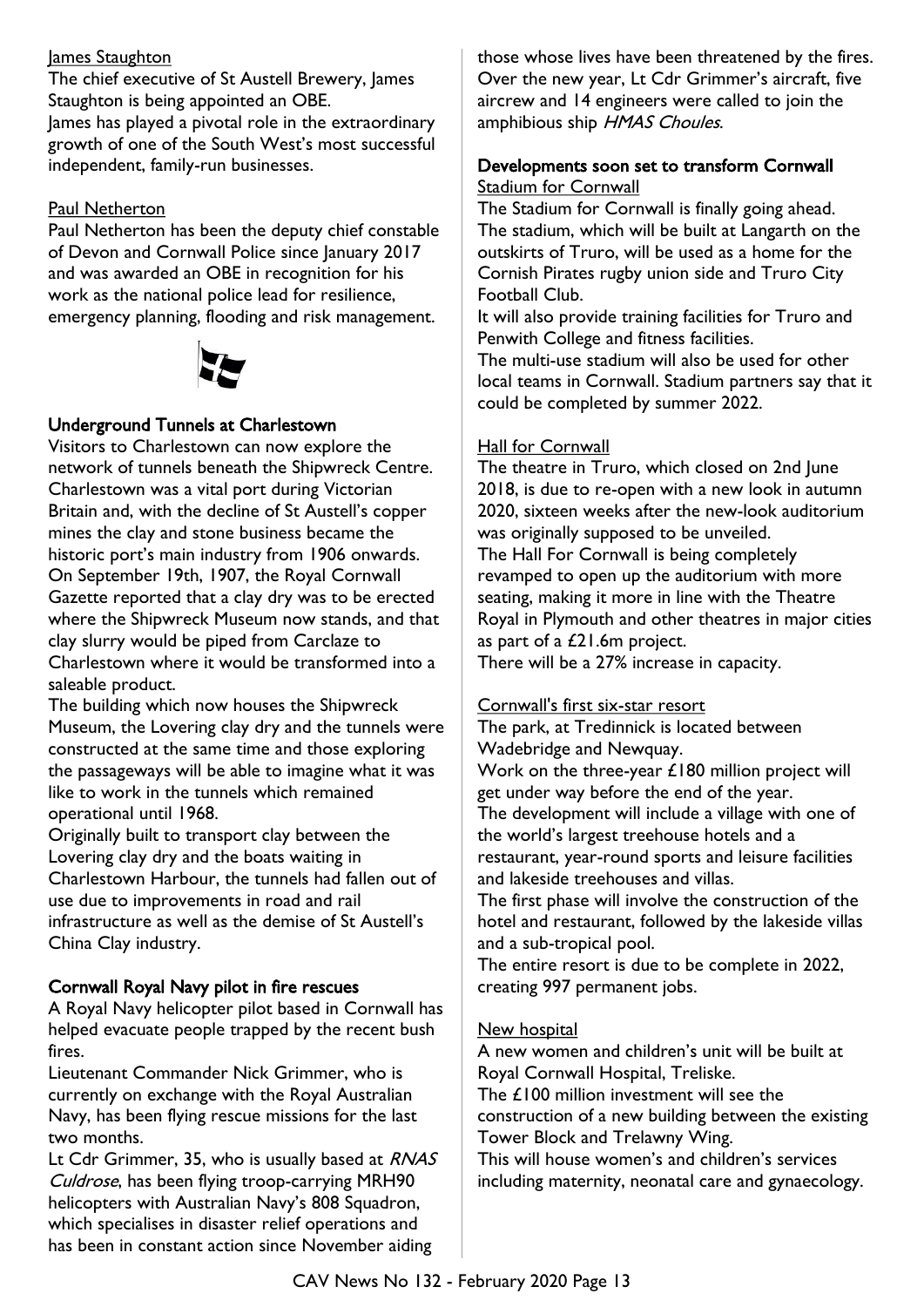# Bodmin Jail

Cornwall's former jail will get a brand new visitors' attraction and a 70-bed hotel.

The construction work on a £40 million redevelopment and preservation project is currently ongoing.

The site is currently closed but will reopen on 1st May 2020, when the new attraction will be completed.

The four-star boutique hotel, which is due to open in late 2020, is being built within the walls of the Grade II listed building, retaining original features including bars on the windows, original brickwork and the original guard tower.

#### **Heliport**

Work on a new £4.3m heliport at Penzance began in 2019. It will allow passengers to fly to the Isles of Scilly in just 15 minutes. The new heliport on Jelbert Way is adjacent to the previous heliport site and will reinstate direct helicopter flights between Penzance and the islands of Tresco and St Mary's.

The company is set to receive its aircraft in the early part of 2020 and the first commercial flights will be on 17th March 2020.

#### Eden Project hotel

In February 2017, planning permission was granted by Cornwall Council for a £8.5m 109-bedroom hotel at Eden. The Eden Project submitted an updated plan for consideration by Cornwall's planners in February 2018.

The most significant change to the design was that two buildings would now become one to allow the structure to blend in more with the landscape and more in line with the project's sustainability mission. The hotel could open in the spring of 2020.

![](_page_13_Picture_11.jpeg)

#### The Film Bait

This 2019 film set in Cornwall has just been released on DVD in the UK and hopefully we will soon be able to buy it through Australian distributors.

![](_page_13_Picture_14.jpeg)

Bait is a 2019 British drama film written and directed by Mark Jenkin.

Starring Ed Rowe (aka Kernow King) as a struggling fisherman, the film deals with the tensions that arise between locals and tourists in a Cornish fishing village against a back drop of second homes, shortterm lets and gentrification.

Martin Ward (Rowe) is a fisherman in a picturesque Cornish village. He struggles to make ends meet fishing without a boat, while his brother Steven (King) uses their late father's vessel to offer cruise trips to visiting tourists.

Meanwhile tensions arise between Martin and the out-of-town Leigh family, who use the harbour-front 'Skipper's Cottage' they bought from Martin and Steven as a seasonal holiday home and short-term rental business.

The film has been shortlisted for many awards including two nominations at the British Academy Film and Television Awards to be announced in February.

# Warrens Bakery to close St Just factory

Cornwall's 'oldest pasty marker' has announced it is to close its factory in the town where the business began. Supposedly, the operation in St Just is no longer commercially viable

Warrens has been baking from St Just since 1860, when two families joined together to make pasties, bread and scones.

Since then the business has spread all over Cornwall and has extended nationally, with 70 branches across the UK.

No timescale has been for when the factory closure will take place.

The company said it would be focussing on profitable parts of the business and growing the brand nationally. These included providing baked goods for hospitals, travel hubs and carefully chosen high streets, as well as airports.

It also said that while it would keep the Cornish pasty as its signature product.

### House prices increased in Cornwall in November new figures show.

The average Cornwall house price in November was £242,252, Land Registry figures show – a 1.4 per cent increase on October.

The boost contributes to the longer-term trend, which has seen property prices in the area achieve 3.5 per cent annual growth.

Cornish Tidbits are sourced from the Cornwall Council, BBC Cornwall, Pirate FM News, Falmouth Packet, Western Morning News, The Cornishman, West Briton, Cornwall 24, Wikipedia, CornwallLive, Kernow Matters, Kresen Kernow, Gorsedh Kernow, Cornish Stuff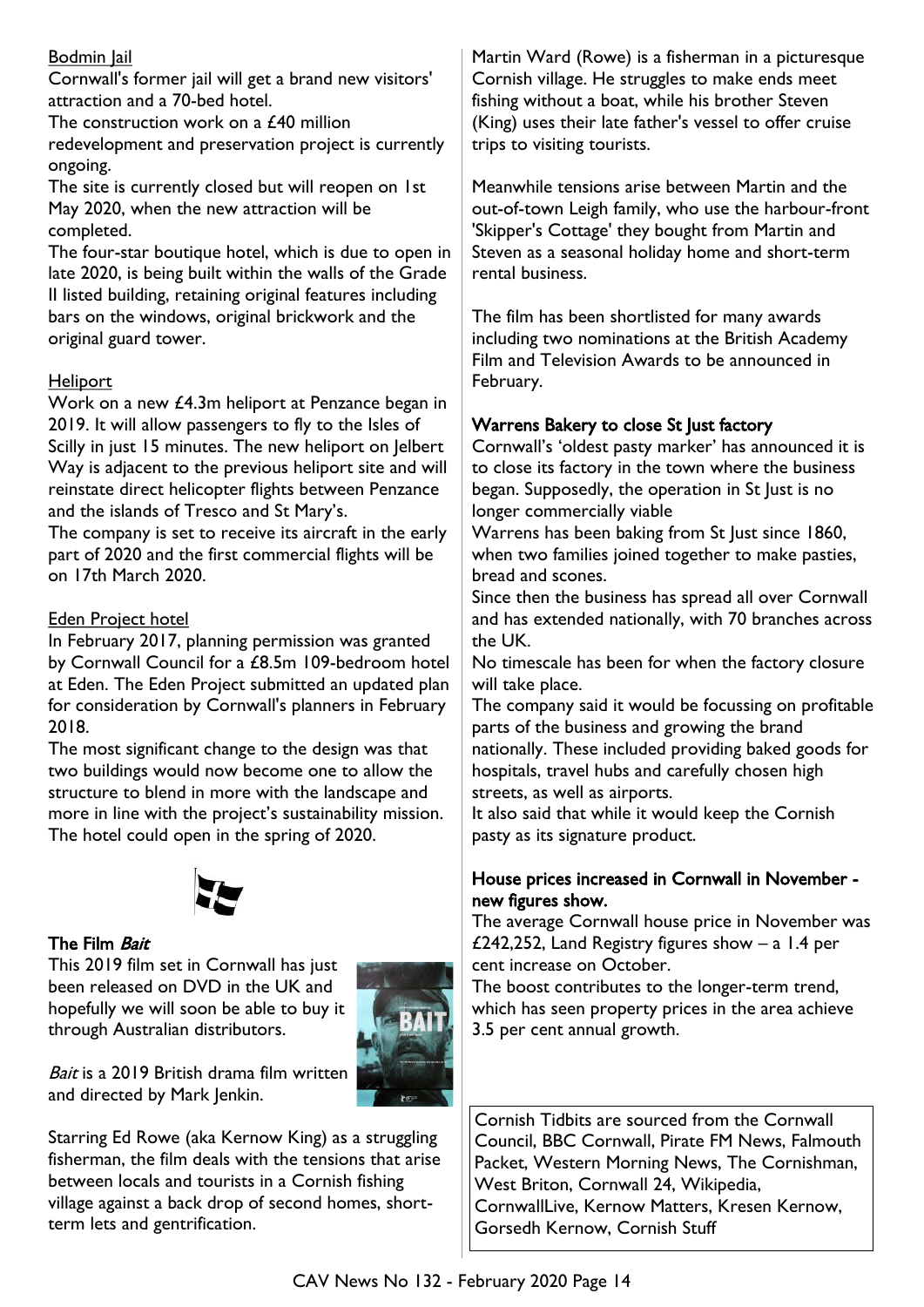#### Who was Tom Bawcock?

In his President's Message, Ken mentions attending a function, on 23rd December 2019, to celebrate Tom Bawcock's Eve and also the singing of the Tom Bawcock Song.

Many of us are familiar with the children's picture storybook, The Mousehole Cat - by Antonia Barber - which tells of the adventures of Tom Bawcock's Cat.

But was there any truth in the tale?

In browsing the internet I came across this article by Bernard Deacon, Who was Tom Bawcock?

Today at Mousehole people celebrate Tom Bawcock's Eve. Children parade, paper lanterns aloft. Traditional songs such as 'Tom Bawcock's Eve' are sung, starry-gazy pie will be eaten. This age-old festival has its roots extending deep into the past. But how deep?

The event is said to commemorate the actions of Tom Bawcock, a fisherman who set out during a severe storm just before Christmas. This storm was the latest in a series so bad that Mousehole's fishing fleet had not ventured to sea for weeks. In consequence the folk of Mousehole faced starvation.

#### But Tom was their saviour.

Braving the gale and, in the latest iteration of the tale (The Mousehole Cat of 1990) with the help of his cat who soothed the tempest, Tom brought home a boatload of 'seven sorts of fish'. These were promptly baked into a giant starry-gazy

pie and the community saved from a hungry Christmas.

As Alan Kent points out in the most comprehensive account of this festival (The Festivals of Cornwall, 2018, pp.323-325), Tom Bawcock's Eve underwent several revivals or revisions during the twentieth century.

The first reference to it was from Robert Morton Nance, the Cornish Celtic revivalist, in 1927. Nance wrote that 'at Mousehole this is the eve before Christmas Eve, which was formerly kept as a feast among the fisher-folk there'.

This has been widely taken to mean that the festivity was still being kept up in the early 1900s. But the word 'formerly' would seem to add some ambiguity to that conclusion.

It's not clear whether Nance observed such a festivity or not. He was not averse to reconstructing or re-inventing aspects of Cornish culture, as he did with the Cornish language.

It was in fact Nance who wrote the song 'Tom Bawcock's Eve' around 1910, a song he himself described as a 'conjectural description' of what might have been sung in possible earlier feasts.

Various theories swirl around the origins of the tale. Some assert that it was a product of the staunch Methodism of Mousehole, with Tom Bawcock acting as the shining exemplar of selfless commitment to community values.

This would date it to the later 1700s or 1800s. Others, including Nance, suggest an older origin in pre-Christian times.

Anyone seeking an actual person called Tom Bawcock will be disappointed. Bawcock is not a local surname. The word was used by Shakespeare, in Twelfth

Night, The Winter's Tale and Henry V, and was a generic term for a fine fellow, an anglicised version of the French beau coq.

Tom Bawcock was the perfect moniker for this local hero. Based on the Shakespearian provenance of bawcock some claim that the tale therefore dates from the 1600s. However, as the word was used by another playwright as late as the 1850s, it could imply a date anywhere between 1600 and the late 1800s.

While the precise origins of the tale, one that no doubt shifted in its telling, remains obscure, it's likely that Tom Bawcock's Eve emerged as a local variant of widespread pre-modern mid-winter celebrations, of which Christmas is of course one. In mid-Cornwall there was Picrous day, held by the tinners of the Blackmore Stannary on the second Thursday before Christmas.

Other miners took a holiday on Chiwidden Thursday, the last Thursday before Christmas.

It may also be significant, certainly interesting, to read that there's a traditional Christmas eve feast among Italian-American households called the Feast of the Seven Fishes.

Were there seven sorts of fish traditionally, or did Nance, aware of the significance of the number seven in the Bible as a sign of completion or fulfilment, add this element as well as the song?

But at the end of the day who cares? As Alan Kent writes, 'origins do not matter, only the event matters.'

Cornwall: history, surnames and society, from